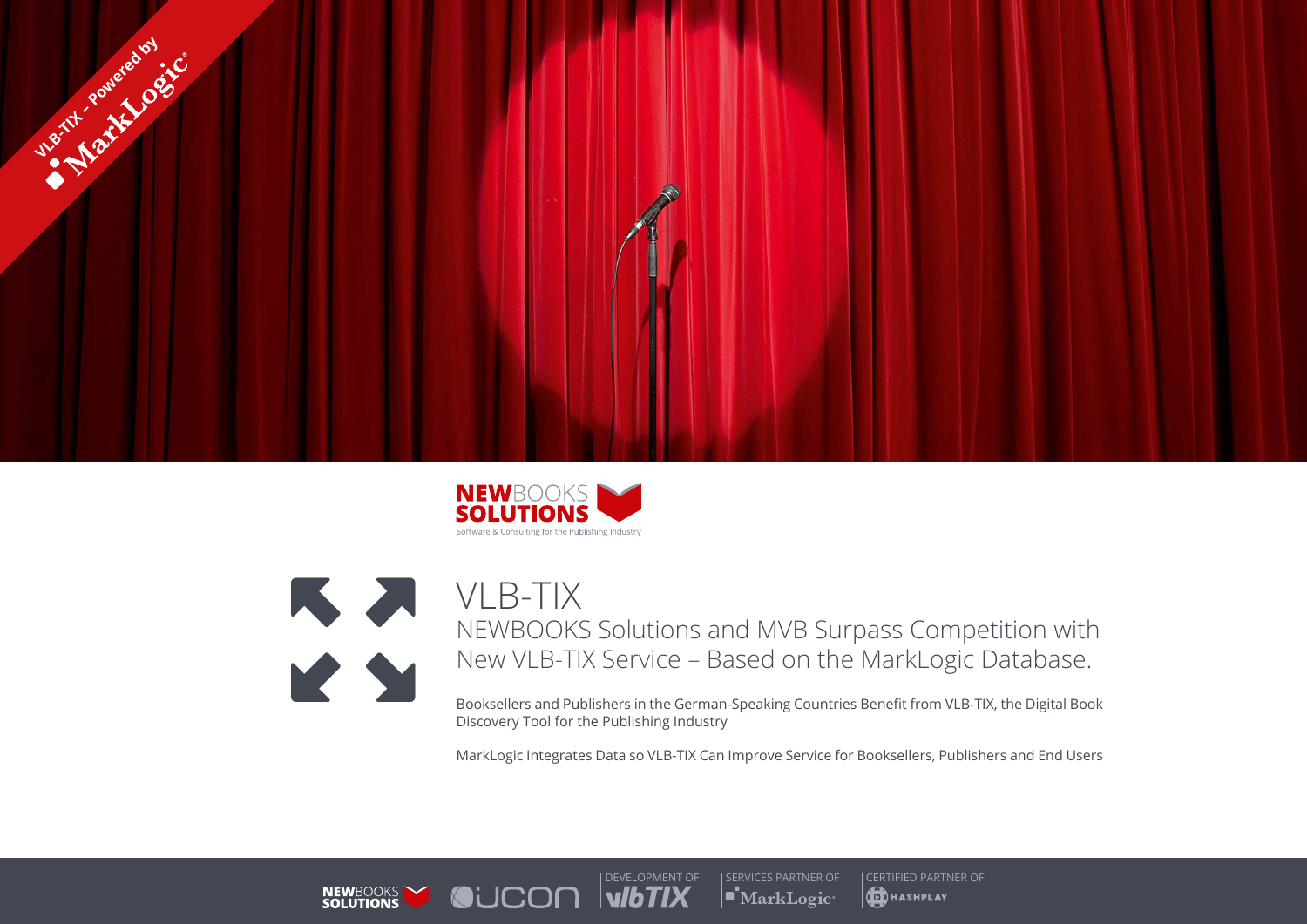## Company Overview

NEWBOOKS Solutions is one of the German publishing industry's leading software houses.

**Services provided to the industry include a new title alert and approval plan system, ONIX import and export systems, converter tools, shop-, platform-, library- and eProcurement systems development. By combining the title data for all new publications contained in the NEWBOOKS and VLB (German books in print) catalogues, the company's innovative product VLB-TIX can provide customers with comprehensive enriched and timely (marketing) information on new and forthcoming titles. Users - especially libraries and corporate customers - can also receive new title information on all new titles published in German and English in the German-speaking countries as new title alerts, as part of an approval plan and integrated in their eProcurement systems.**



NEWBOOKS Solutions GmbH **www.newbooks-solutions.com**

# Challenges

NEWBOOKS Solutions and MVB (a subsidiary of the German Booksellers and Publishers Association) wanted to create a new revenue stream and opened up a whole new market, improving the customer experience by digitizing published new books, previews and an ordering system with a complete new service, VLB-TIX. To accomplish this goal, the developers at NEWBOOKS required an infrastructure that could:

### **Integrate and Manage a Wide Range of Data Sources and Formats.**

NEWBOOKS needed to integrate data from its database and the VLB database, which together contain titles from 23,000 publishers and diverse data types such as bibliographic book metadata, widgets, jackets, product and author videos, metadata on POS materials, bestseller lists and shared buyers notes. NEWBOOKS also had to incorporate a very large number of publishing partners into the process with different workflows and various data formats: the import of XML-based ONIX (the standard transport format for metadata in the book trade); format with enrichment through title bestseller lists; and exports from publishers' own in-house CMS/ERP systems. Lastly, in order to enable booksellers to use the system to place direct orders NEWBOOKS had to provide interfaces to the content management and ERP systems of participating booksellers.

### **Offer the Highest Levels of Customer Service.**

NEWBOOKS needs to process large quantities of imported data and continuously has to communicate incremental updates quickly (such as when publishers report a





change in a title's availability). The data also has to be easily discoverable without the need for time-consuming synchronization.

### **Support Future Growth with Enterprise Features.**

The team also knew the existing three million documents within the databases would probably rise to 30 million within a year with internationalization so it required flexibility to easily and quickly incorporate this future information. With its growing content and customers, NEWBOOKS wanted to be able to scale affordably. For such an advanced project, NEWBOOKS also required support for ACID transactions, government-grade security, reliability and high availability.

### **Provide Agility.**

NEWBOOKS requires an agile infrastructure that allows the team to make complex and

spontaneous changes quickly in order to remain competitive, such as expanding VLB-TIX to include functionality for publishers' sales representatives. This explicitly is reflected by the fact that it's not necessary to develop complex programs for the import of new data sources or formats.

## Solution

After attempting to build VLB-TIX on a relational database, the team rapidly realized the MarkLogic database was more ideally suited to the task and started over on MarkLogic. The IT team was particularly drawn to the flexibility and agility of the MarkLogic database, as well as its data import and search capabilities and enterprise features. Today, the MarkLogic database runs VLB-TIX on-premise and

**ALERTING SERVICES** NEW TITLE ALERTS · APPROVAL PLAN · VLB-TIX **BIG DATA** ANALYTICAL TOOLS · DASHBOARDS · PUBLISHER COCKPITS · CRM · 360° VIEW **CATALOGUE DATA** ALL GERMAN BOOK METADATA · ORGANIZATION OF BIBLIOGRAPHIC DATABASES ORGANIZATION OF BIBLIOGRAPHIC DATABASES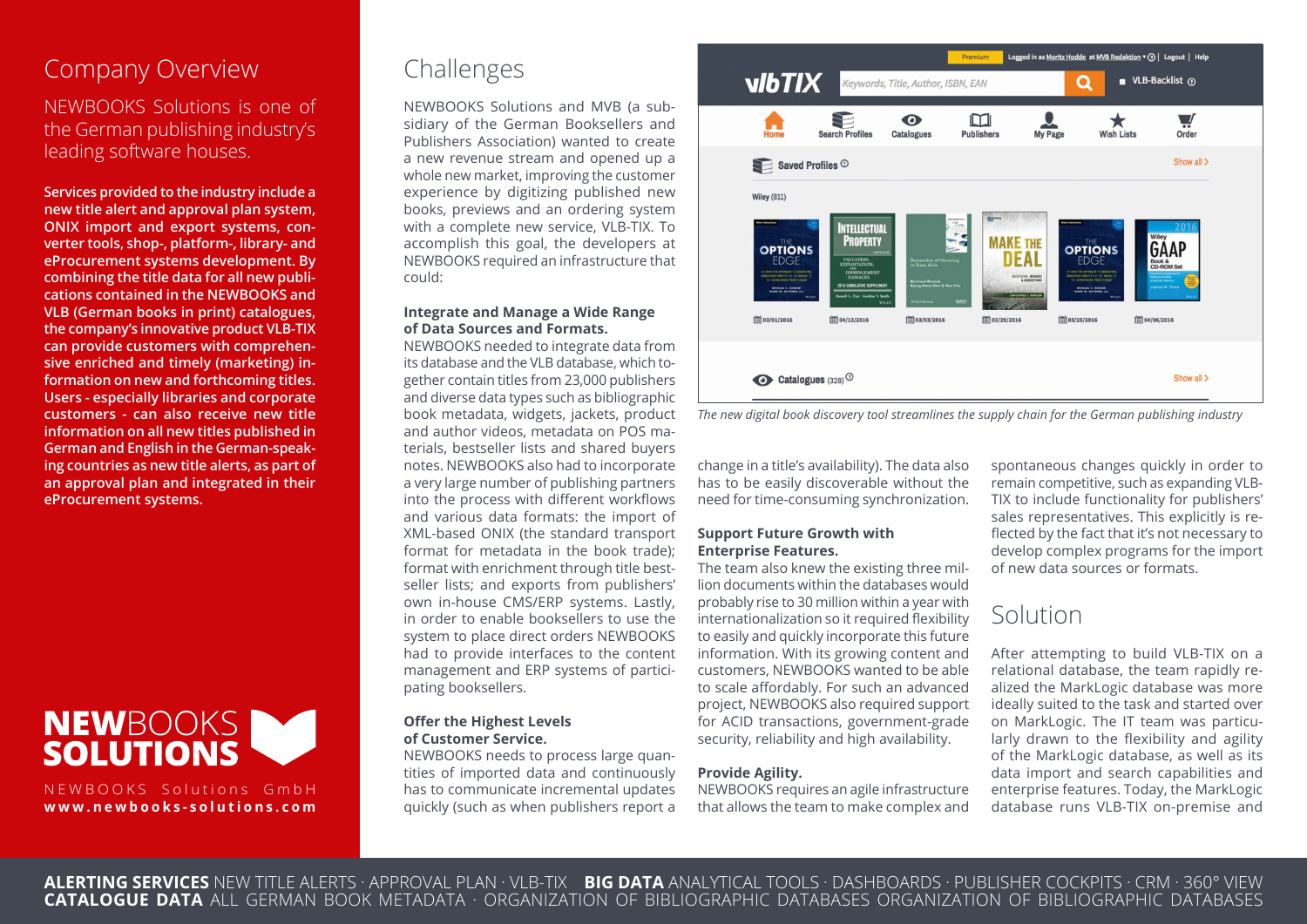contains new title announcements from all of the 23,000 publishers listed in the central German Book catalogues from NEWBOOKS and VLB.

### MarkLogic Benefits

With the help of the MarkLogic database, NEWBOOKS and MVB launched VLB-TIX to wild success. VLB-TIX is the platform for high quality, productive and up-to-the-minute communication about new books that goes way beyond title listings or printed new books catalogues. At the same time, the system allows for the demand-driven and targeted selection of new title announcements and provides a hitherto unknown abundance of information. VLB-TIX represents a leap forward in the quality of information passing between publishers, booksellers, journalists, bloggers, institutional customers (libraries and corporate customers) and readers and revolutionizes targeted purchasing in the new books jungle. Specific MarkLogic database benefits to NEWBOOKS include:

#### **Rapid Industry Adoption.**

Citing the system's speed, search and alerting features, and enterprise capabilities, NEWBOOKS and MVB have seen widespread adoption of VLB-TIX in the German-speaking market. Additionally, by involving the industry in the development process, the industry effectively developed "its own" system, which led to a high degree of acceptance by users.

#### **Competitive Advantage.**

According to NEWBOOKS, VLB-TIX's unsurpassed and optimal search speed, especially across such large quantities of data and search results, has been a major factor in the success against competing products.

#### **Reduced Time to Value.**

In relational databases, data import and conversion is time-consuming and complex. MarkLogic's database, with native XML support, reduces time, complexity and errors during data integration so VLB-TIX can get information to customers faster than before. Also, thanks to MarkLogic's integrated search engine, data can be made discoverable without the need for additional time-consuming synchronization. NEW-BOOKS also cites the agility of the MarkLogic database in helping to remain competitive and deliver high levels of customer service as specifications, functions and workflows can be constantly rethought, adapted or even completely changed quickly and easily.

### **Foundation for Future Growth.**

Due to its success, VLB-TIX will be made available to end consumers and will also host other book-related products such as music, movies, sheet music, paper, stationery, and book related gift articles. Additionally, VLB-TIX will provide users with market research data and sales reports. VLB-TIX has also been made available in English and NEWBOOKS and MVB are currently looking to expand take up of the system beyond the German-speaking market to countries such as the UK, Scandinavia, the Benelux and France.

| 811 Hit(s)              |                               |   |                                                                    |                                                                         | Relevance                                                | 22<br>٠                                   |
|-------------------------|-------------------------------|---|--------------------------------------------------------------------|-------------------------------------------------------------------------|----------------------------------------------------------|-------------------------------------------|
| <b>Filter Results</b>   |                               | п |                                                                    | <b>Ex</b> The Options Edge                                              |                                                          | <b>EUR 40,99</b>                          |
| Title                   |                               |   | THE<br><b>OPTIONS</b>                                              |                                                                         | An Intuitive Approach to Generating Consistent Profits f | Add to Wish List *<br>Comment<br>$\equiv$ |
| Date of Publication     | ^                             |   | <b>EDGE</b><br>PETER THE BRIDE<br><b>ACCORD &amp; ENGINEERING</b>  | by Michael Khouw<br>John Wiley & Sons<br>ISBN/EAN 978-1-119-21244-7     |                                                          |                                           |
| <b>Price Range</b>      | ۰<br>$\overline{\phantom{a}}$ |   |                                                                    | 03/01/2016, Available                                                   |                                                          |                                           |
|                         | ۰                             | c | <b>INTELLECTUAL</b>                                                | <b>Intellectual Property</b>                                            | Valuation, Exploitation, and Infringement Damages, 201   | <b>EUR 189,00</b>                         |
| <b>Product Category</b> | ۸                             |   | <b>PROPERTY</b>                                                    |                                                                         |                                                          | Order >                                   |
| Electronic book text    | (470)                         |   | VALUATION,<br><b>DURINGEMENT</b>                                   | by Russell L. Parr ,<br>John Wiley & Sons<br>ISBN/EAN 978-1-119-23839-3 |                                                          | e<br>Add to Wish List *<br>Comment        |
| Hardback                | (220)                         |   | 2016 COMULATIVE SUPPLEMENT<br><b>Result 1. Part Contra V Sept.</b> | 448 Pages                                                               |                                                          |                                           |
| Paperback / softback    | (108)                         |   |                                                                    |                                                                         | 04/13/2016, Not yet available                            |                                           |
| General merchandise     | (10)                          | G |                                                                    | <b>Example 3</b> R Dynamics of Housing in East Asia                     |                                                          | <b>EUR 109,99</b>                         |
| CD-ROM                  | (2)                           |   |                                                                    |                                                                         |                                                          | Add to Wish List *<br>Comment<br>О        |
| Show More               |                               |   | Dynamics of Housing<br>In East Asia<br>Low Mass Kim & Man Che      | by Bertrand Renaud ,<br>John Wiley & Sons<br>ISBN/EAN 978-1-119-09071-7 |                                                          |                                           |
| Publisher               | $\lambda$                     |   |                                                                    |                                                                         |                                                          |                                           |
| John Wiley & Sons       | (811)                         |   |                                                                    | 03/03/2016, Available                                                   |                                                          |                                           |
| Author / Publisher      | $\hat{\phantom{a}}$           | o |                                                                    | $\blacksquare$ <b>Make the Deal</b>                                     |                                                          | <b>EUR 61,90</b>                          |
| Whittington, O. Ray     | (25)                          |   | <b>MAKE THE</b>                                                    | <b>Negotiating Mergers &amp; Acquisitions</b>                           |                                                          |                                           |
| Hopkins, Bruce R.       | (17)                          |   |                                                                    | by Christopher S. Harrison                                              |                                                          | Order >                                   |

*Create individual new book catalogues as well as new title alerts and approval plans for your clients*

# Key Facts

|                   | <b>Service Provider NEWBOOKS Solutions, MVB</b>                            |
|-------------------|----------------------------------------------------------------------------|
| Industry          | <b>Information Provider,</b><br><b>Media &amp; Publishing</b>              |
| <b>Challenges</b> | Complex data; Disparate<br>data sources; search;<br>enterprise features    |
| <b>Features</b>   | Data integration,<br>search, security                                      |
| <b>Benefits</b>   | <b>Streamlining the book</b><br>trade supply chain,<br>anhanced online mar |

**enhanced online marketing and promotion, improved customer experience, completeness and the merging of large quantities of data.**

*"After realizing a relational database wouldn't serve our needs, we discovered MarkLogic and the database surpassed our expectations. Our chief database developer was extremely enthusiastic about the range of functions and also the API. He was always able to find the right functions for any given task, whereas in earlier relational database projects we'd have had to do some re-development. After the initial success of VLB-TIX, we look forward to continuing to innovate on the MarkLogic database."*

**Stefan Schwedt: CIO and board member at NEWBOOKS Solutions. As part of this role, software architect and head of development for VLB-TIX.**